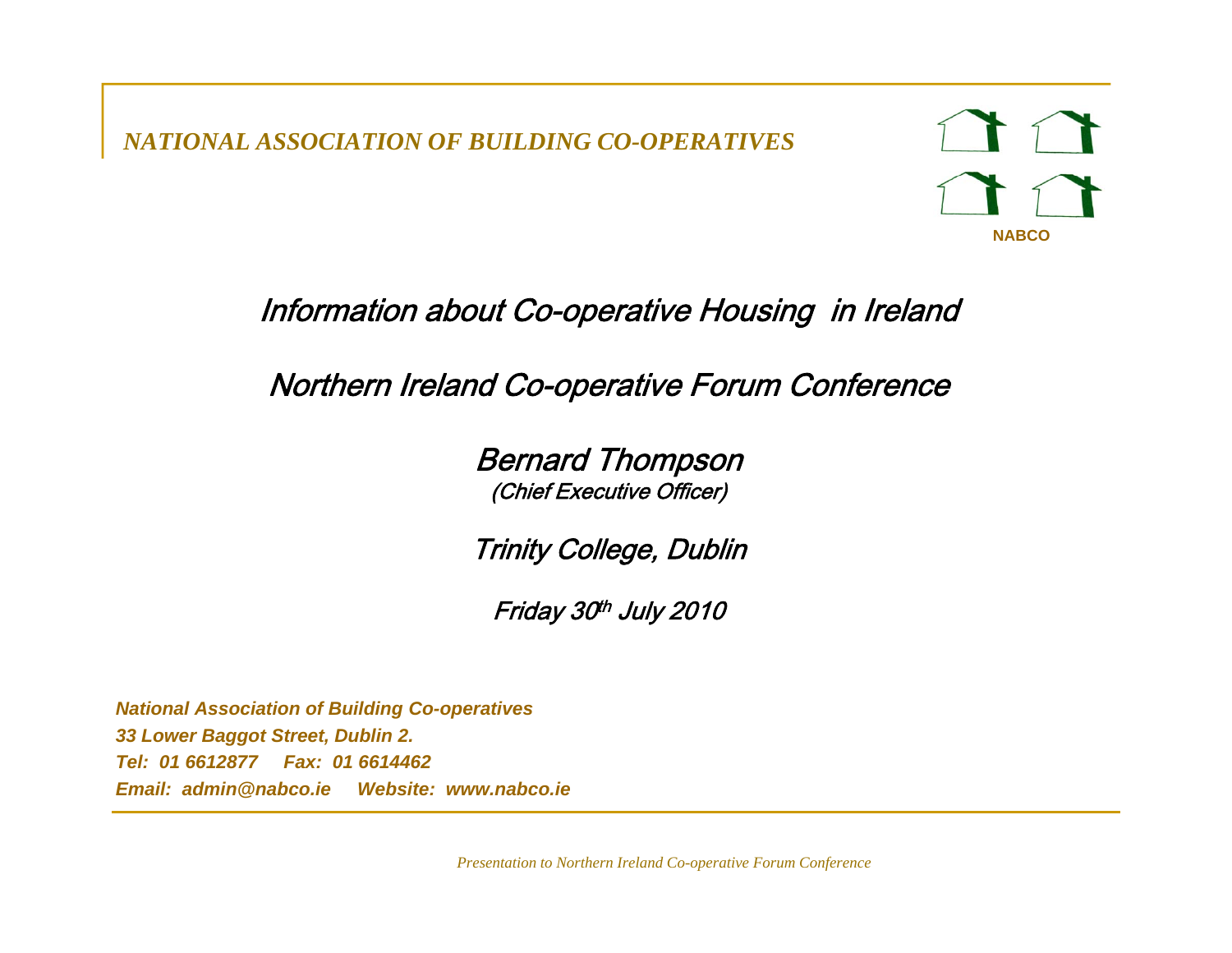**NATIONAL ASSOCIATION OF BUILDING CO-OPERATIVES the federation serving the Co Co-operative Housing Movement operative**

- à. **formed in 1973 by representatives of local housing co-operatives**
- **a co-operative of co-operatives**
- × **jointly owned by affiliated co-operative housing societies**
- $\blacksquare$ **EXA)** represents the common interests and concerns of the **co-operative housing sector in Ireland.**

**Registered as a not-for-profit, federated co-operative society with limited liability status under the Industrial & Provident Societies Acts 1893 – 1973.Approved housing body under Section 6, Housing (Miscellaneous Provisions) Act 1992. Recognised as being formed for community benefit charitable purposes by the Revenue Commissioners. Affiliated to the International Co-o perative Alliance (ICA) and CECODHAS ~ Housin g Euro pe. p () g p**



**NABCO**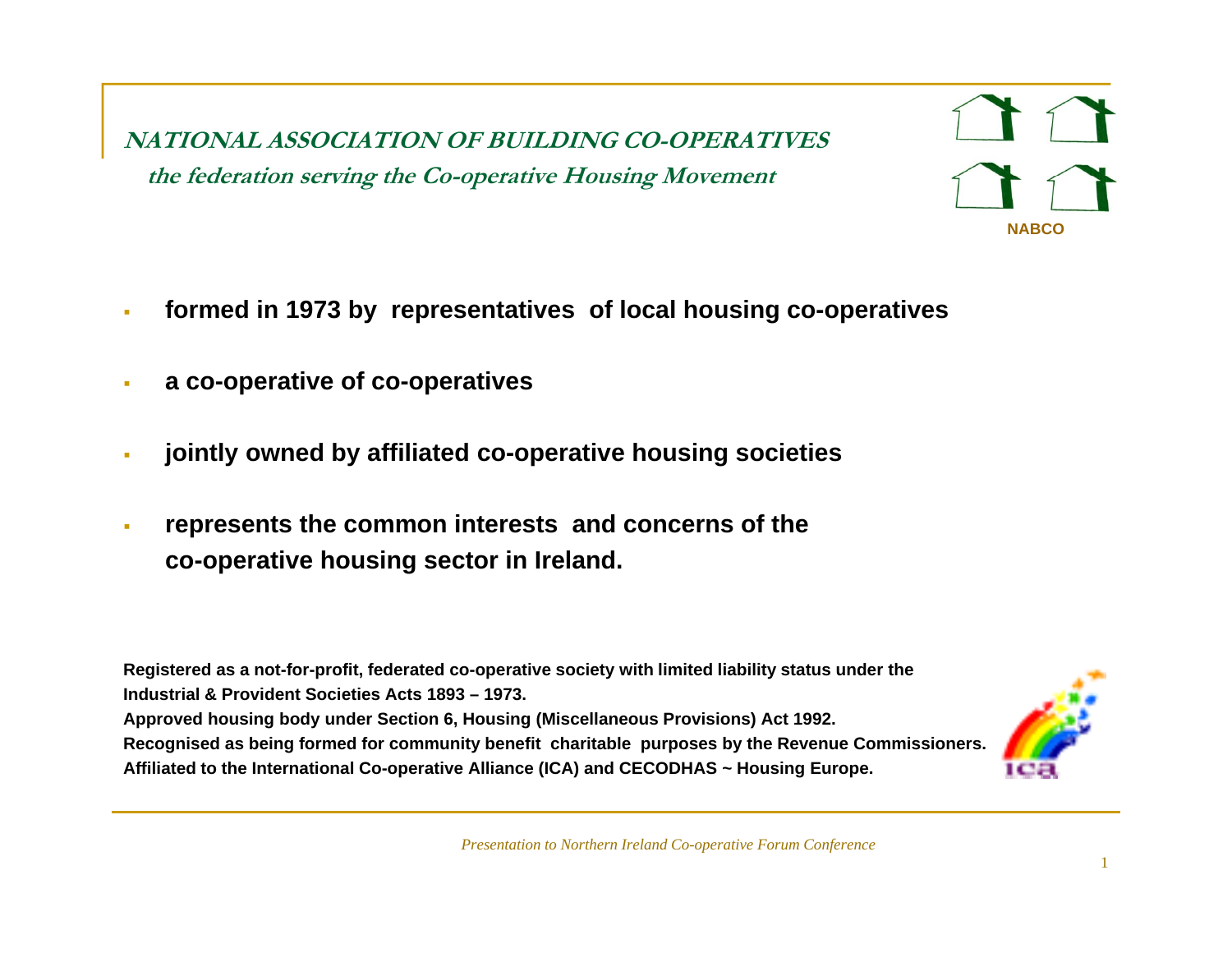**THE CO-OPERATIVE IDEA ….**

**SELF – HELP**

**COMMON NEED**

**JOINT EFFORT**

**MUTUAL BENEFIT**

**Working Together to Provide and Manage Housing for members and their communities**

**Not-for-profit business enterprises**

**Building Better Communities** 

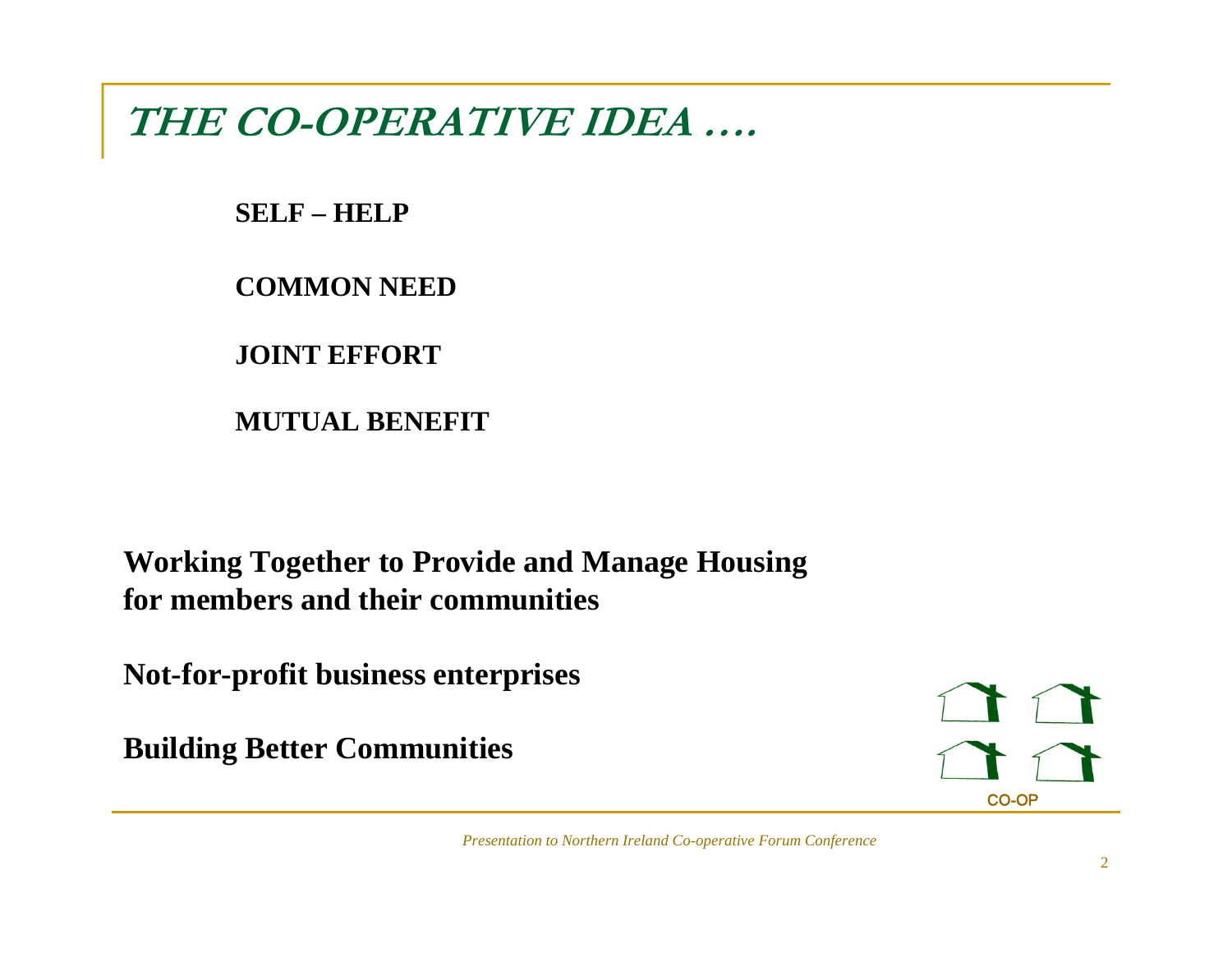## **Co-operative Housing in Ireland**

 $\mathcal{L}_{\mathcal{A}}$  Started by small self-help societies building group schemes of affordable ownership houses for their members.





 $\overline{\phantom{a}}$  Local Authorities have been key providers of building sites and mortgage loans.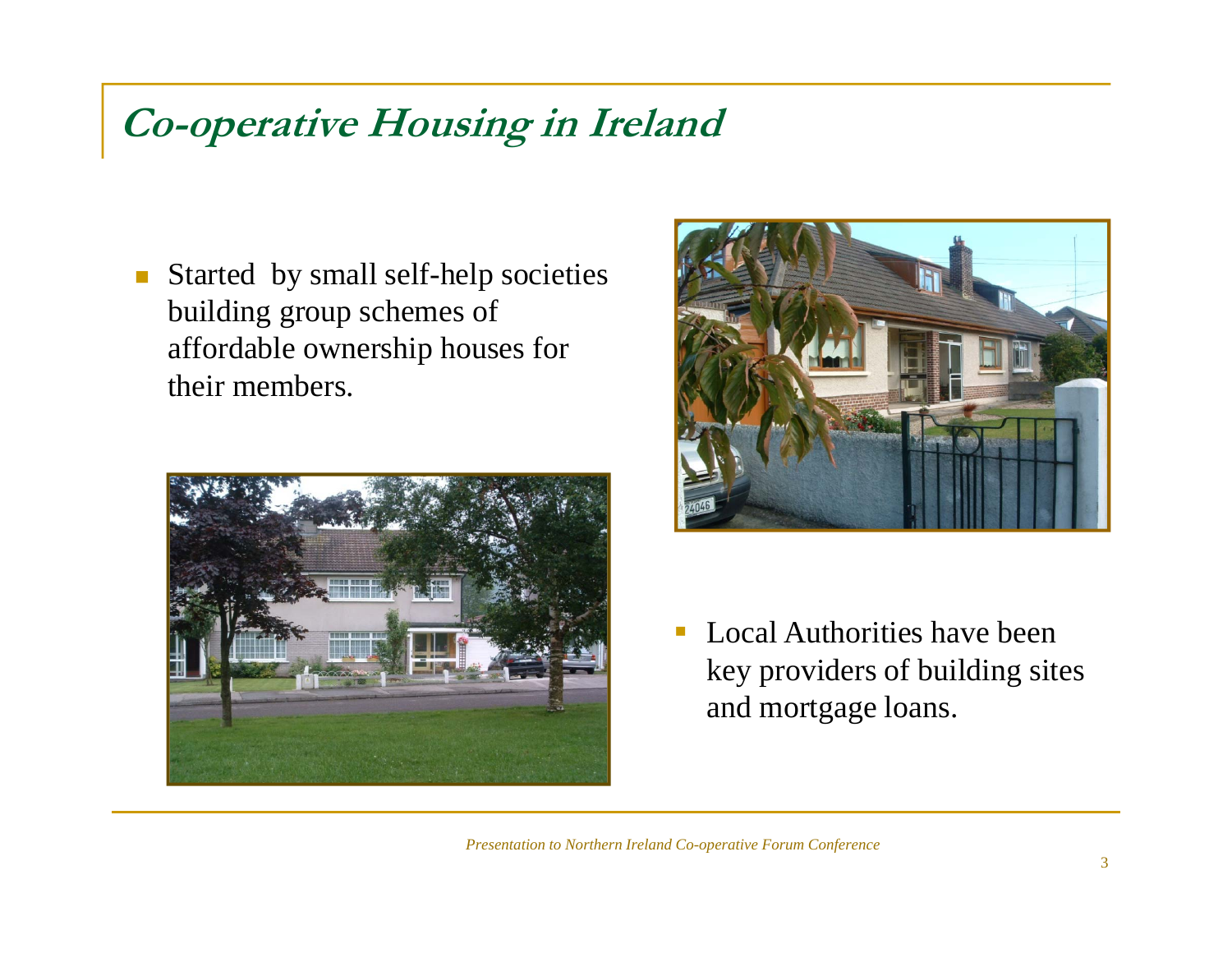# **Co-operative Housing Sector:**

- $\blacksquare$  3500 + dwellings built in co-operative home-ownership group schemes around the country.
- $\blacksquare$ 1200 dwellings in local co-operative rental housing developments.
- $\blacksquare$ Mixed tenure co-operative rental and ownership housing developments.
- $\blacksquare$  District/Area Co-operative Housing Societies with management boards representing member/user residents.
- à. Contributing to socially balanced communities with good quality, well managed rental housing in not-for-profit, co-operative communal ownership.
- $\blacksquare$ Management of apartment buildings and services for member/user residents.
- $\blacksquare$ Developing co-operative neighbourhood social services for community benefit.

**CO-OP**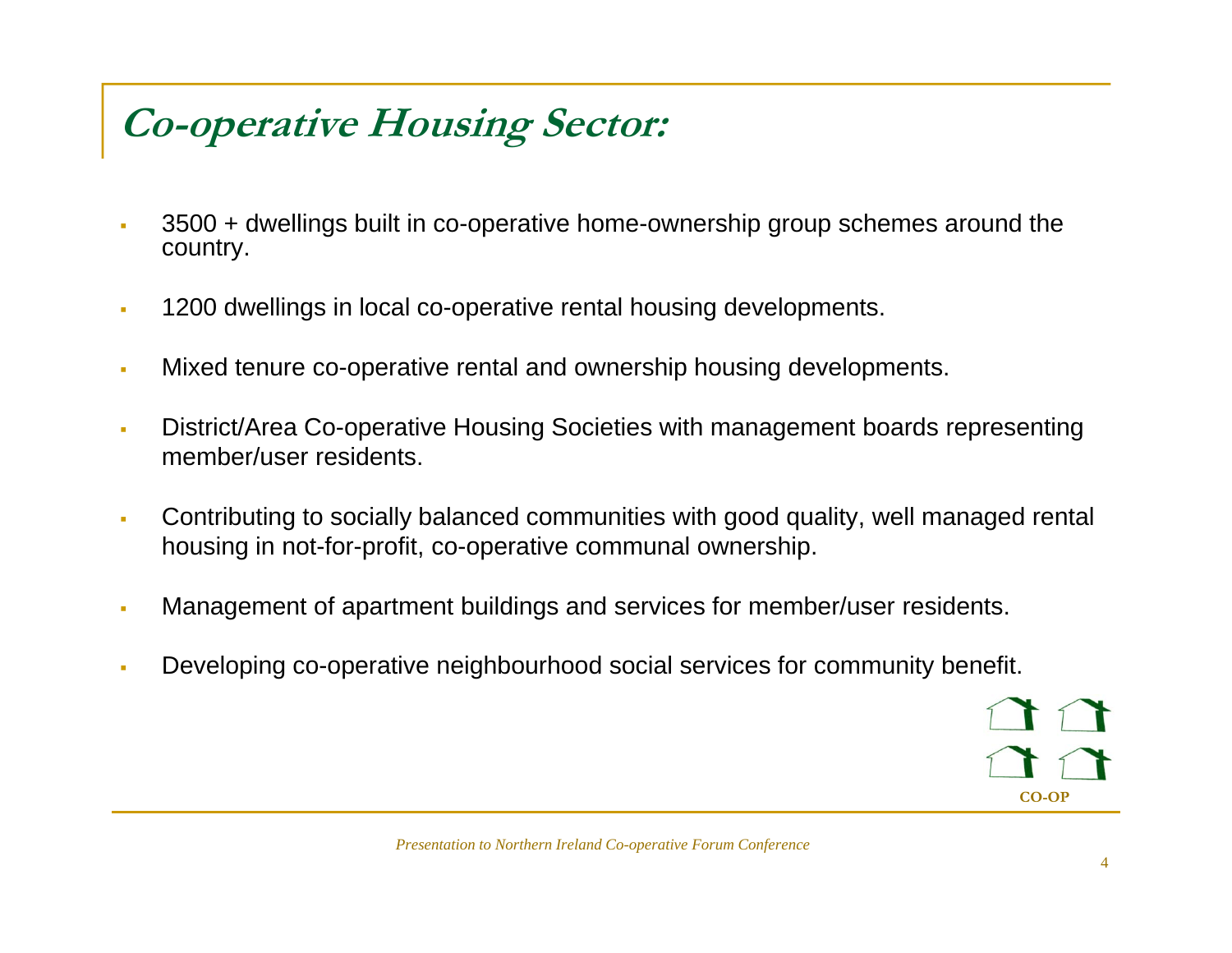**NATIONAL ASSOCIATION OF BUILDING CO-OPERATIVES** 

#### *Membership Structure / Affiliation*

#### **Member / Shareholders ~ Residents**

**Local**

#### **Co-operative Housing Developments**

Group Schemes ~ ownership and/or rental tenures Housing Estates/Apartment Buildings

#### **District / AreaCo-operative Housing Societies**

management boards represent member/users housing development, management & services caretaking, repairs and maintenance co-operative neighbourhood social service activities

#### **National Association of Building Co-operatives (NABCo)**

representation, promotion, development co-operative housing planning, financing, construction & acquisition co-operative management performance standards and guidelines information, advice, training and other support services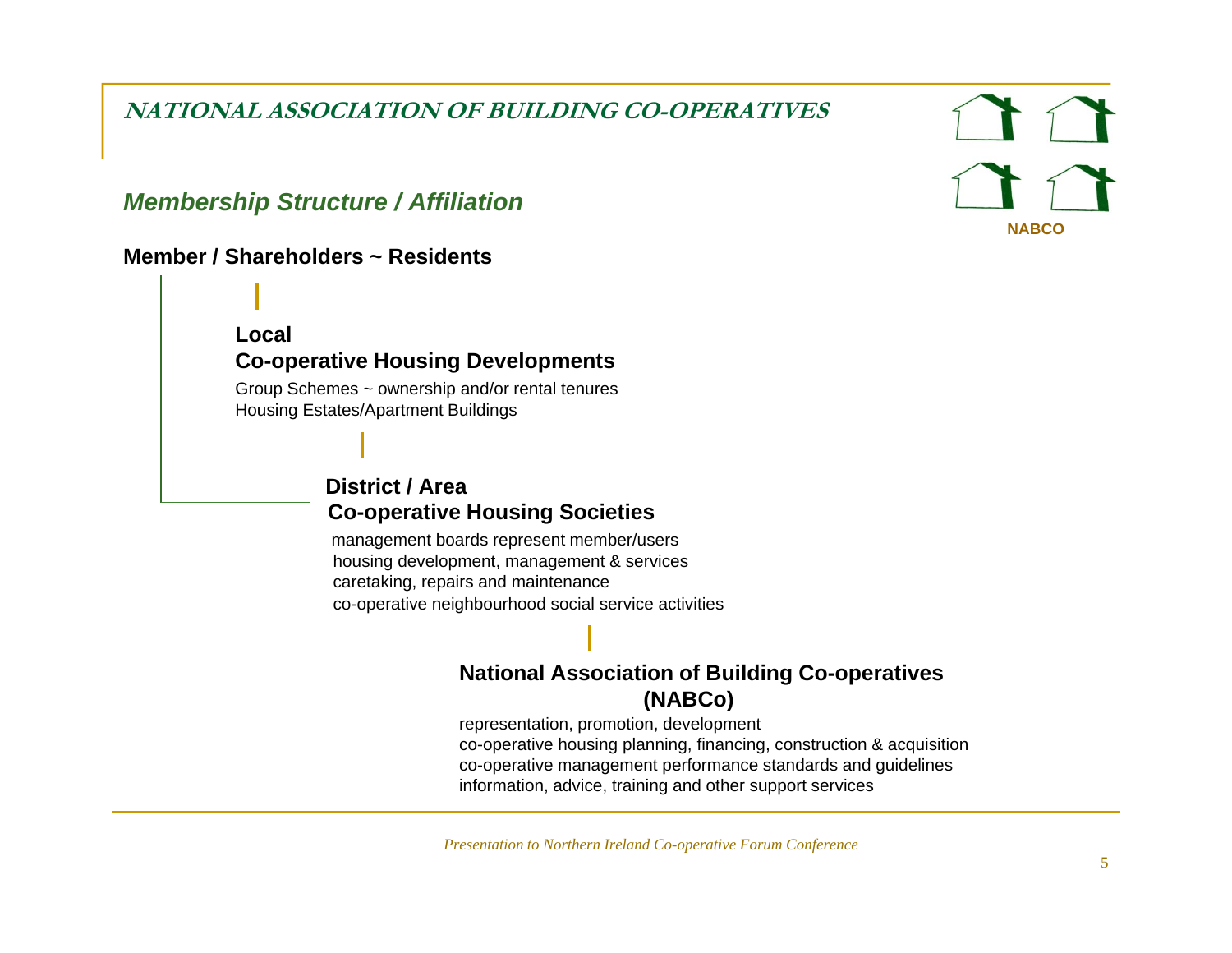**GALWAY CO-OPERATIVE HOUSING DEVELOPMENT SOCIETY LTD.**

#### **MEMBER / RESIDENTS**



*Presentation to Northern Ireland Co-operative Forum Conference*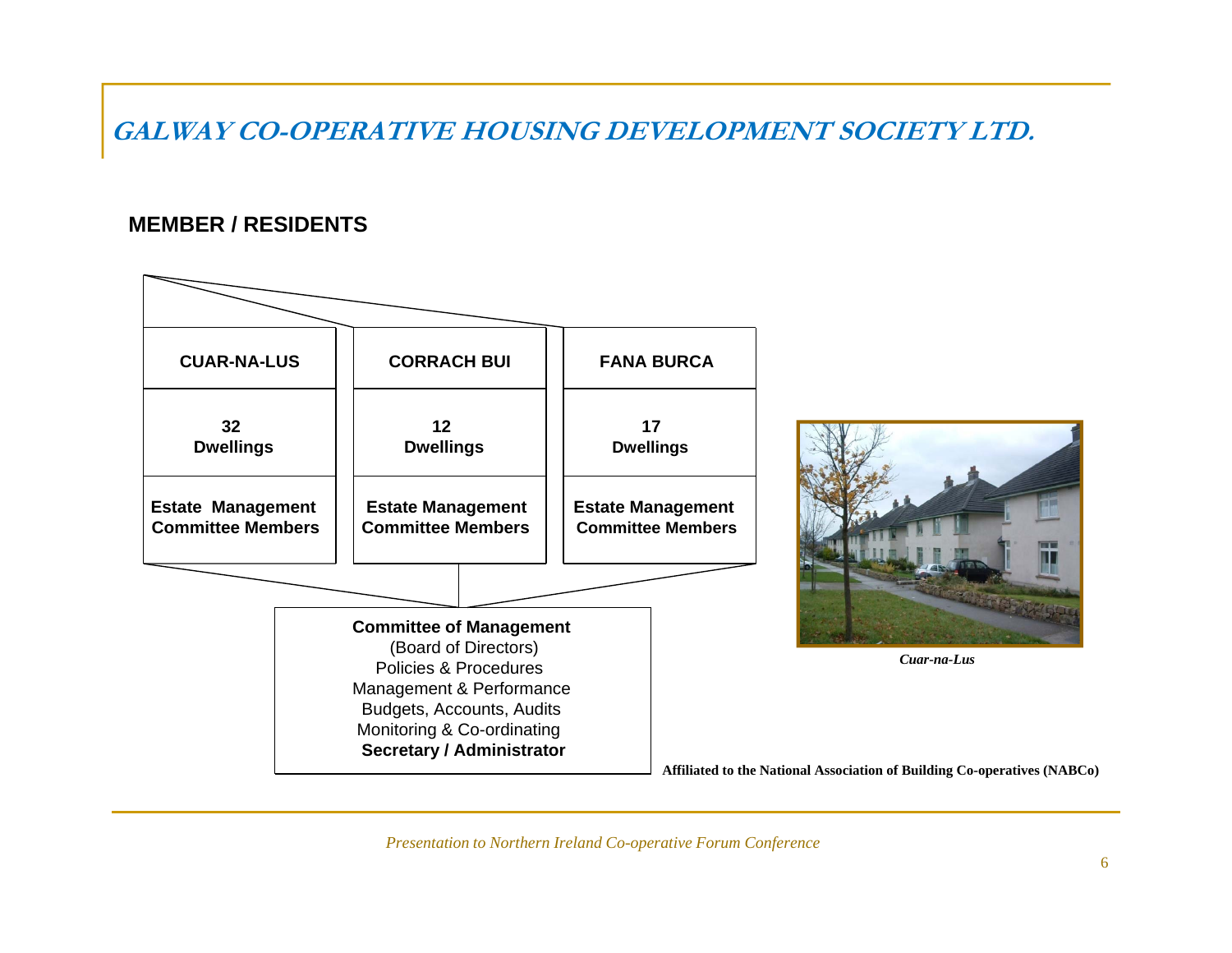## **Co-operative Housing Developments**



*Parslickstown Fingal Co-operative Housing Society*



*Sycamore, Dundrum Dublin Co-operative Housing Society*



*Cardy Rock, Balbriggan y , gg Newtown Co-operative Housing Society* 



*Rathcormac, Co. Cork , Munster Co-operative Housing Society*

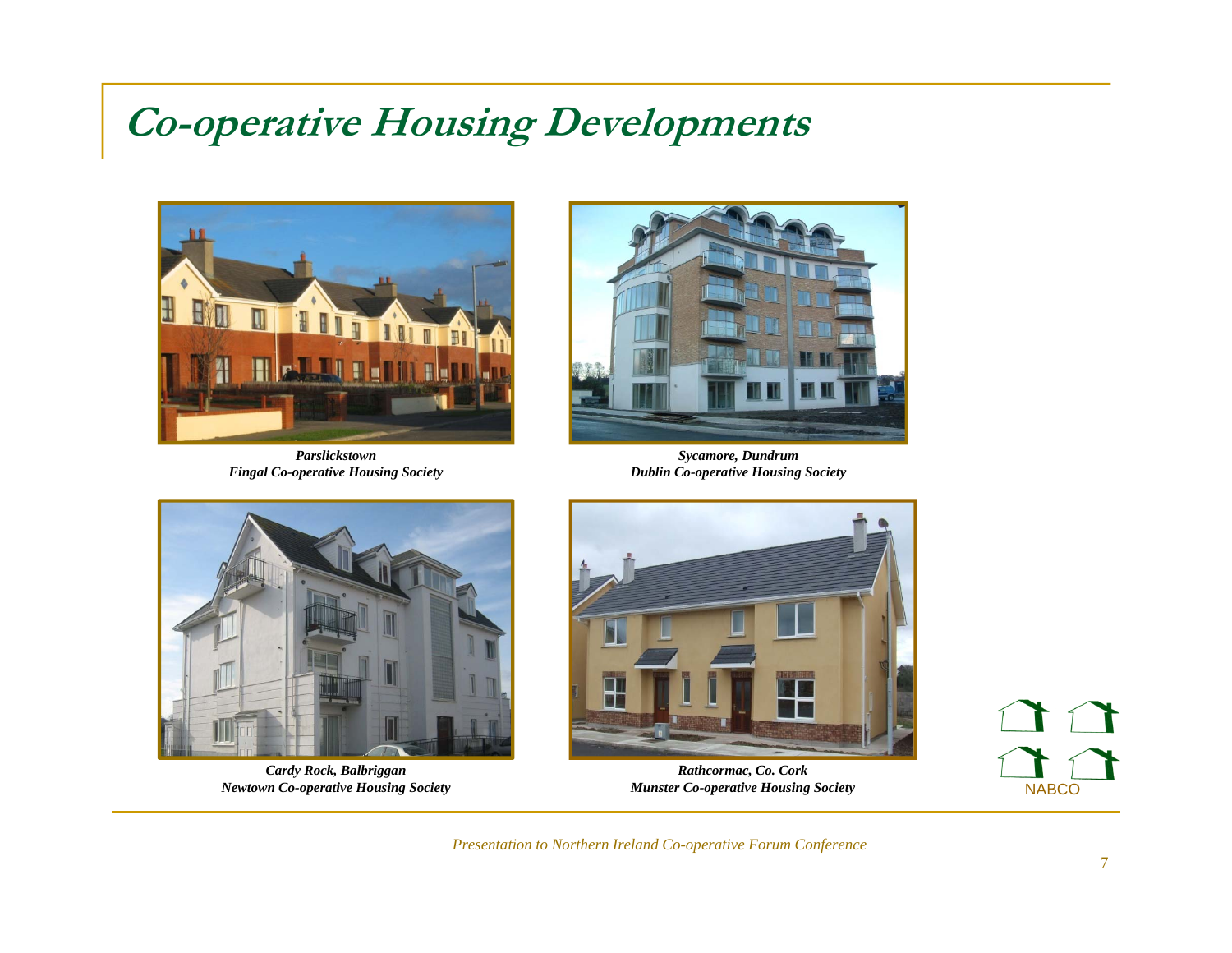### **Dublin South City Co-operative Housing Society Family and Single Person Housing**



Allingham Street/Summer Street - 40 houses and apts. South Earl Street McCleans Court - 6 apartments Westcourt, Upper Basin Street - 45 houses and apts. Newcourt, New Street - 57 apartments

- 
- 20 apartments
- 
- 
- 





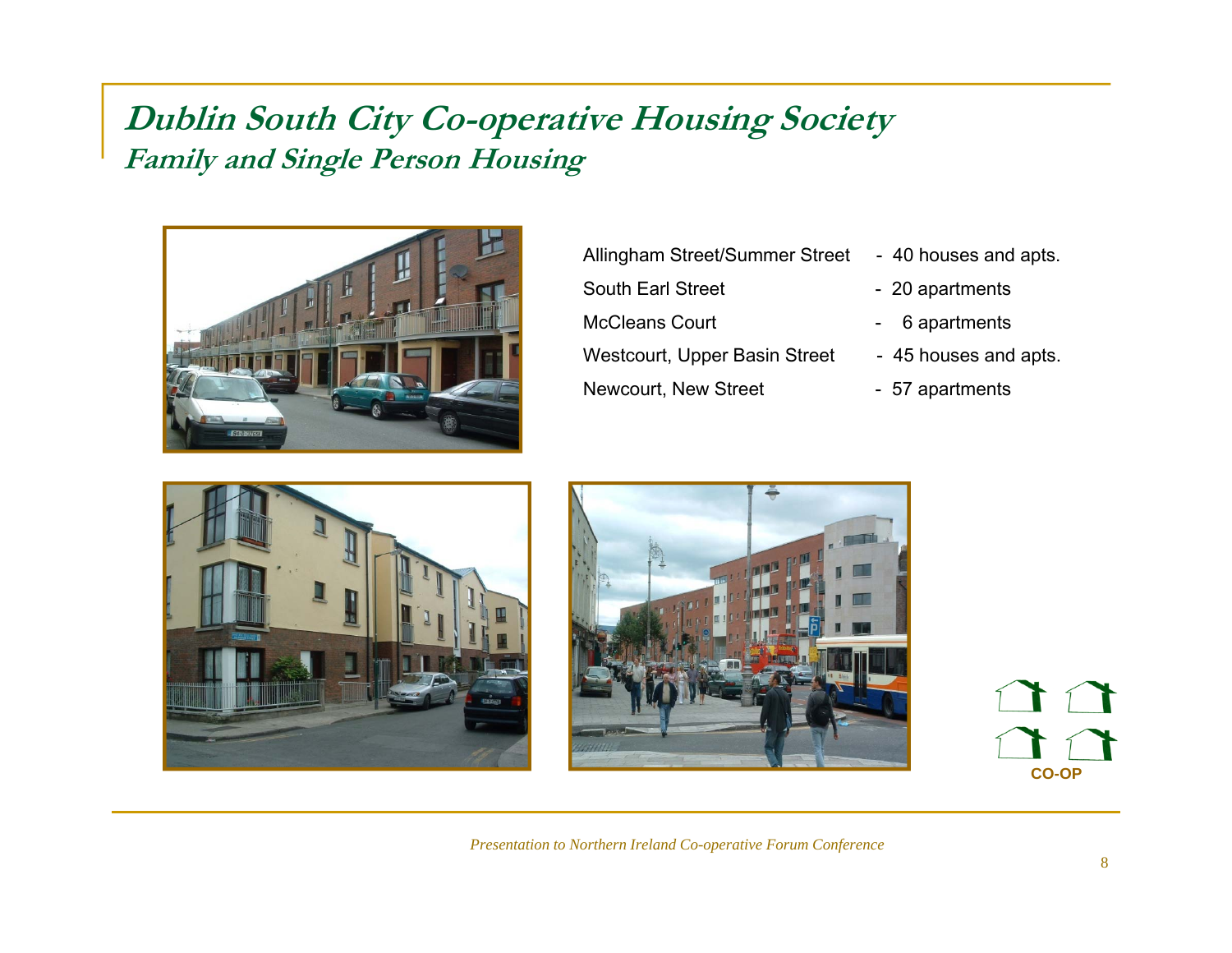#### **SOUTH COUNTY CO-OPERATIVE HOUSING SOCIETY LTD.**

#### **MEMBER / RESIDENTS**

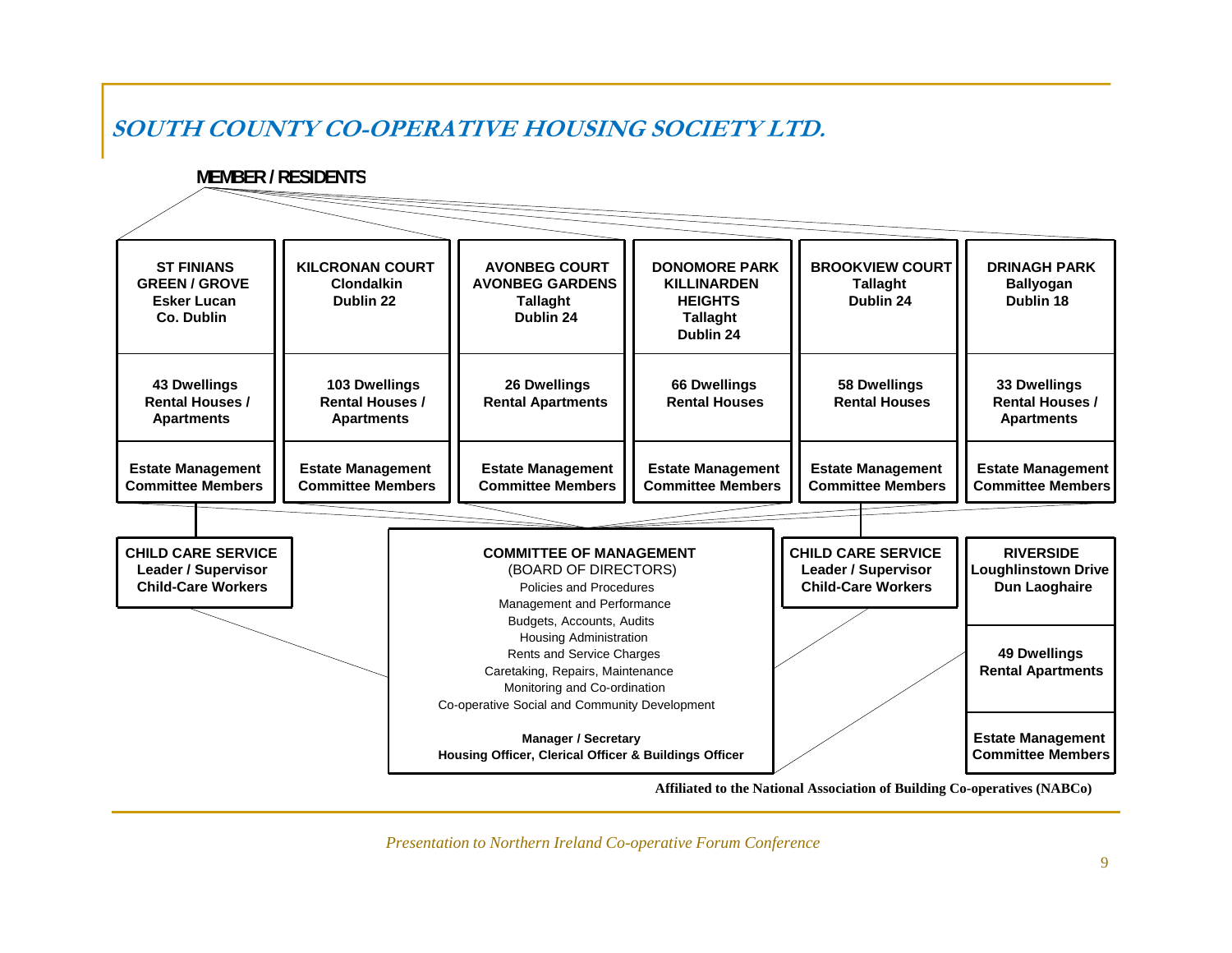## **Key Characteristics of Co-operatives:**

- $\overline{\mathbb{R}}$  Housing Co-operatives are not-for-profit, business enterprises, working to relieve housing needs for the benefit of members and their communities.
- The Co-operative members are the "users" of the housing services provided by their co-operatives.
- $\mathcal{C}^{\mathcal{A}}$  The members are represented on the management committees or boards of directors of their co-operatives and share responsibility for their effective management.

#### National Association of Building Co-operatives

- *serving the Co-operative Housing Movement*
- representation, promotion, co-ordination.
- services to support the organisation, management and performance of affiliated co-operative housing societies.
- co-operative housing development/sites, planning, finance, construction, acquisition.



*Newtown Co-operative Housin g Society Rental & Ownership*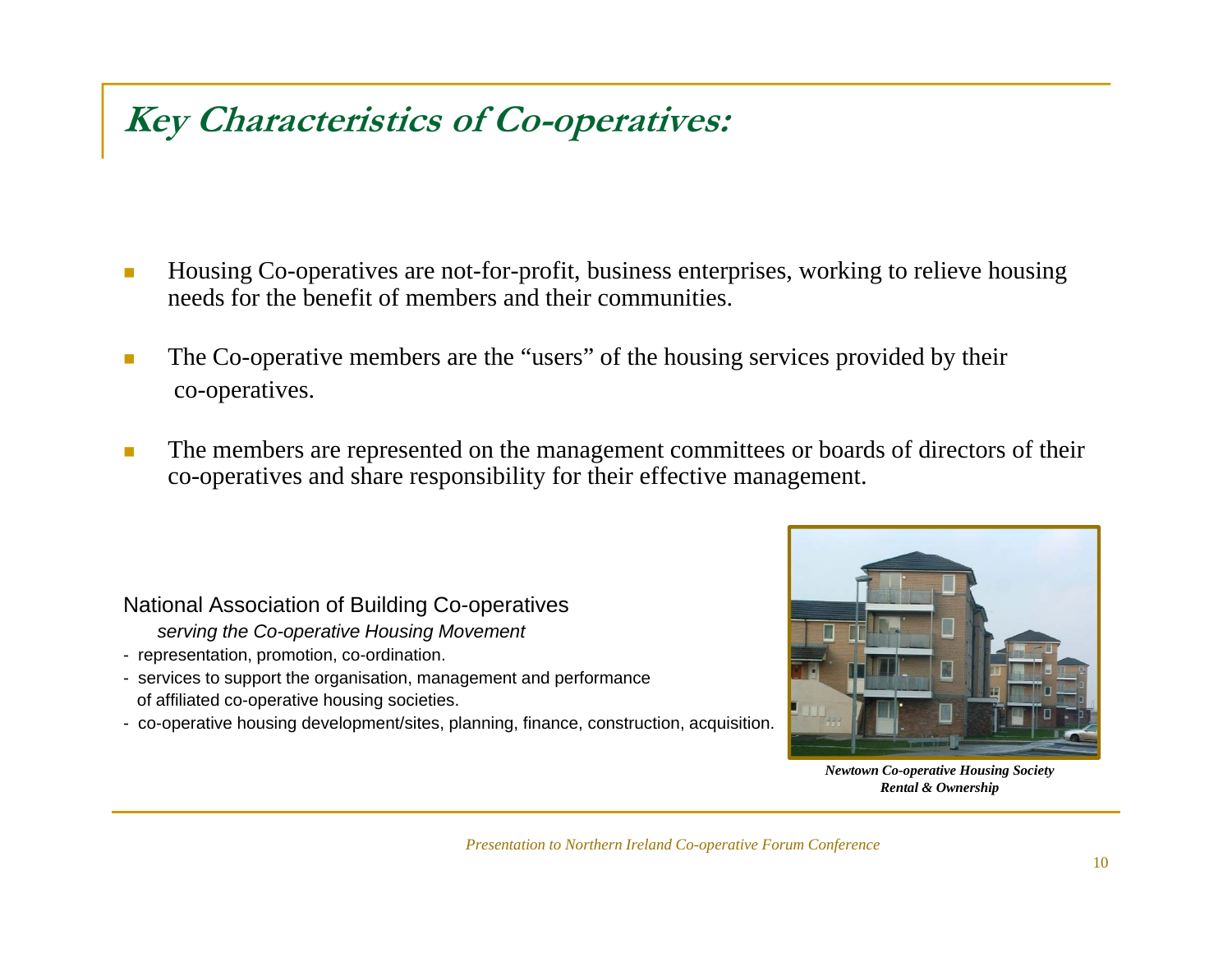**NABCO**

**Co-operative Housing Movement**

*Building on the Past ………….*

*Looking to the Future :*

*United Nations International Year of Co-operatives : 2012*